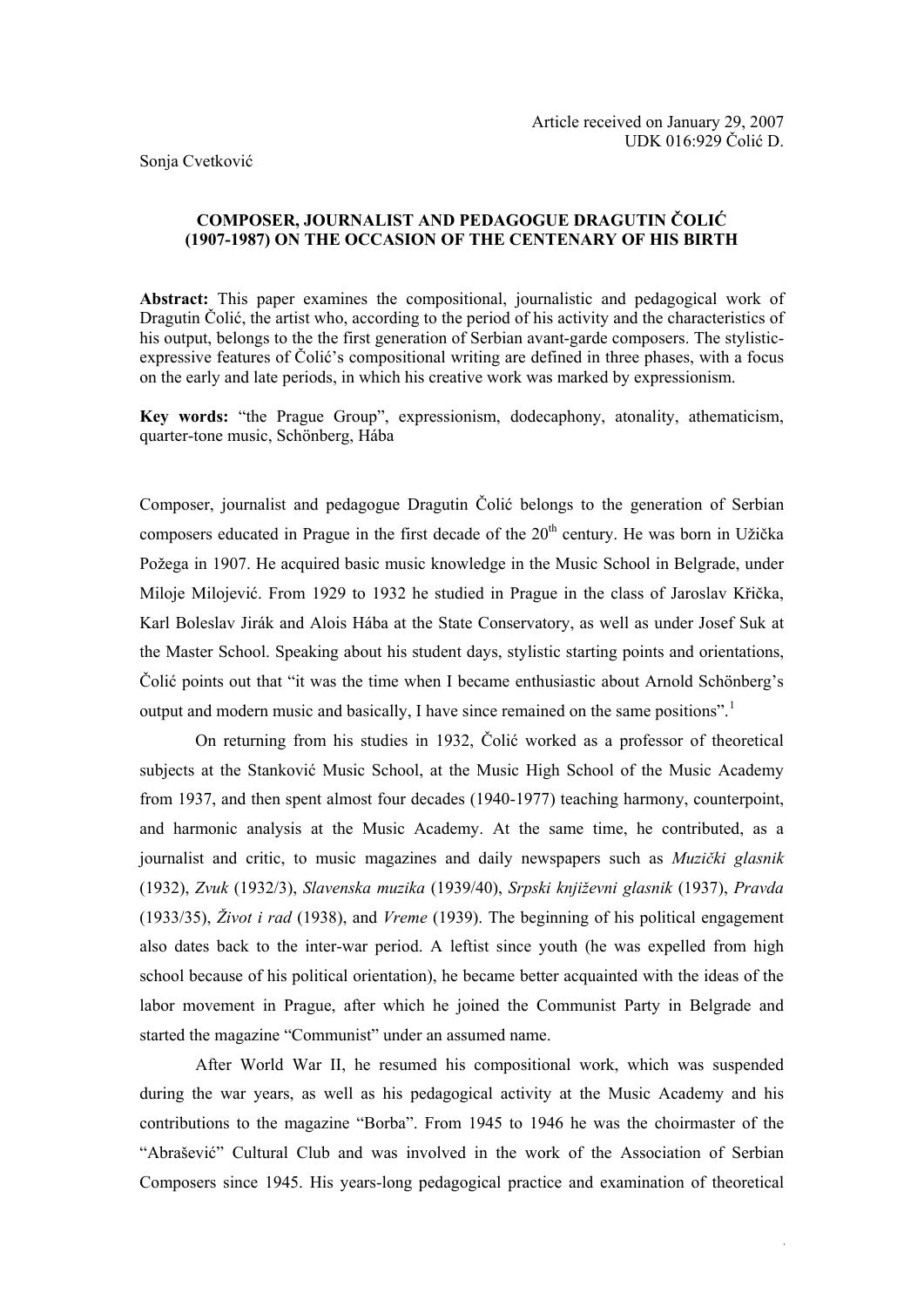problems resulted in the study *Razvoj teorija harmonskog mišljenja. Od modalnog višeglasja do proširenog dursko-molskog tonaliteta (The Development of Theories of Harmonic Thinking. From Modal Polyphony to Extended Major-Minor Tonality)*. [2](#page-11-1)

 Along with his Prague fellows Ljubica Marić, Vojislav Vučković, Stanojlo Rajičić and Milan Ristić, Čolić was a distinct representative of the avant-garde spirit in inter-war Serbian music. Compared to the aforementioned authors, his compositional path developed in similar directions. It was marked by changes, shifts, vacillations between the old and the new and attempts to build his own style using modern devices. On the whole, the trajectory of Čolić's creative work encompasses three stages.

## *The Prague output*

The beginning of this period is marked by Čolić's youthful openness to new tendencies in art and by Prague's cosmopolitan atmosphere. Alois Hába claimed that Serbian music of the time gained in Čolić one of Schönberg's most devoted followers: "Čolić has grasped the melodic and harmonic principles of twelve-tone music, which should be modeled on Schönberg's works… His task is to better acquaint the Yugoslav music public with the principles we are trying to realize together and so provide new, clear foundations, both stylistic and sound, for the further development of European music."[3](#page-11-1)

 The "stylistic and sound foundations" of Čolić's compositions from the Prague period – *Teme con variazioni (Themes and Variations)* for piano (1930), *Prvi gudački kvartet (The First String Quartet)* (1932), and *Končertino (Concertino)* for quarter-tone piano and string sextet (1932), were indeed built on Schönberg's and Hába's avant-garde works. His lost works – *Gudački sekstet (String Sextet)*, *Duvački kvintet (Wind Quintet),* and two *Svite (Suites)* for quarter-piano – probably belonged to the same stylistic genre.

 Despite Hába's claim and this student's enthusiasm for twelve-tone music, Čolić was much more influenced by Schönberg's pre-dodecaphonic expressionism. The presence of series in *Variations* and the dodecaphonic profile of the themes from *String Quartet* notwithstanding, the rational organization of music material lacks consistency and does not play a prominent constructive role.

 In both cases, the composer opted for the variational approach to structuring form. Presumably well-acquainted with Schönberg's works from the pre-serial phase, he sought to achieve the ideal of formal evolutiveness, which he realized by constant variation and motivic transformation. Although an external form does exist, sometimes even with a distinct physiognomy, the focus is on the organization and development of the internal tone matter, while the dynamic impulse becomes entrusted to the motive. Proceeding from Schönberg's teaching, Čolić arrived at Hába's study of abstract musical forms that entirely dismisses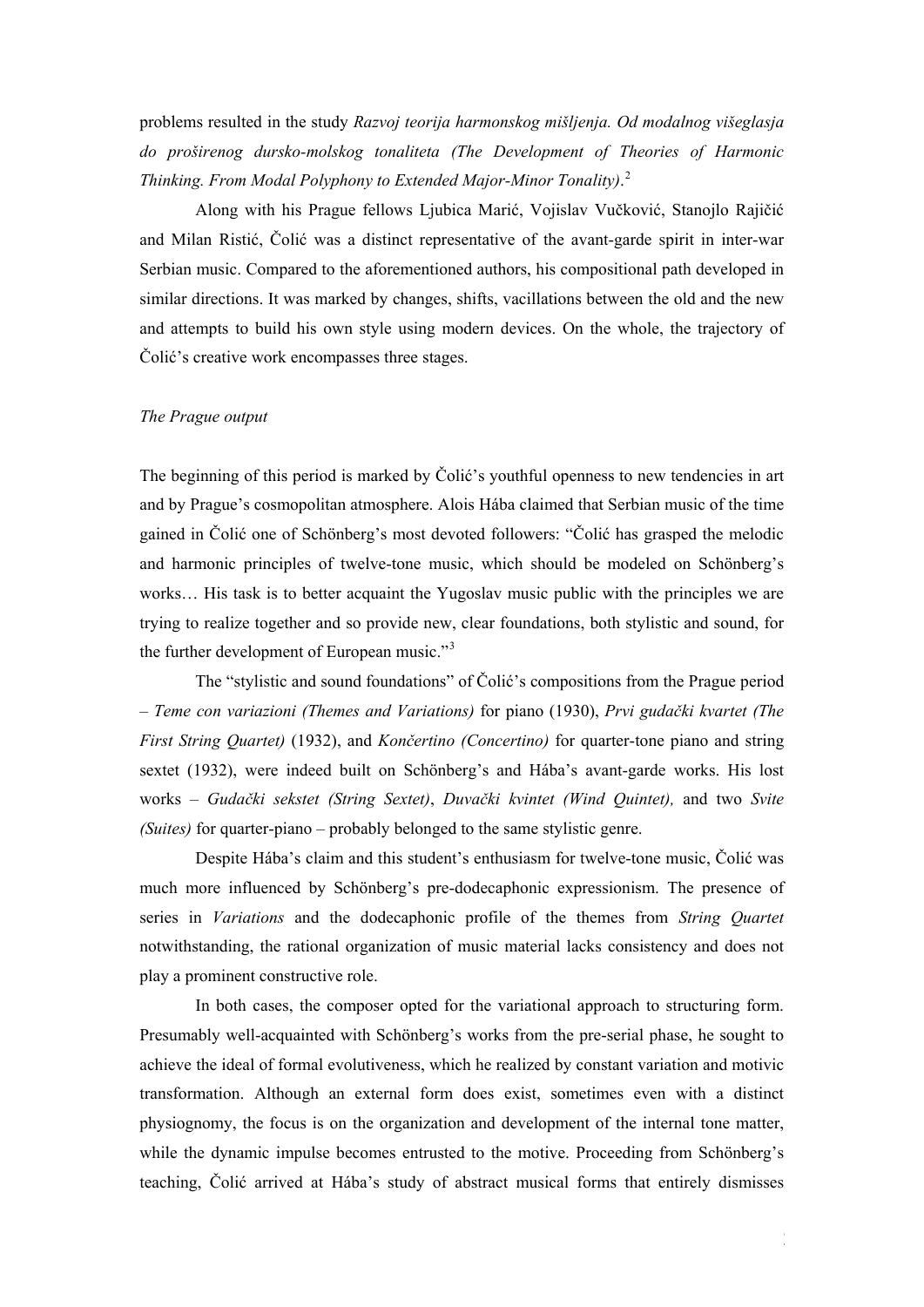traditional formal patterns, symmetry of melody and repetition of familiar motives, and tried to apply it in his quarter-tone *Concertino*.

 The music expressiveness of these compositions ranges from the cold, anti-romantic objectivity of the *Variations* and *Concertino* to the emotional subjectivity of the *String Quartet*. The extremely condensed or entirely bare texture is permeated with deformed lines of irregular rhythmic pulse, with a dissonant intervallic picture and frequent vacillations between register extremes. The tendency towards linear profiling of music material, frequent changes of meter and fast alternations of extreme dynamic values contribute to the sound quality whose end result is unmistakably an expressionistic one. The harmony is devoid of any tonal logic and the insistence is on chromatics and succession of fourth chords. The sporadic and brief tonal points of reference can be determined only by pedal tones.

 The fundamental logic of formal structuring of the *Variations* should be sought in the logic of combining the theme motives, their continual transformation, regeneration by new intonational cells and their division into autonomous motivic nuclei. The work is, in fact, a compromise between the method of free variation and serial organization. The series is an integral part of the theme and does not appear as a whole further on in the composition. Čolić treats the twelve-tone row, as well as the theme, with great license, using only one of its parts, which becomes thematically autonomous through permanent variation. The dominance of internal structure over the external in variations I and II is replaced in II and IV by a somewhat firmer formal framework. In variation III, the first five bars of the theme are exposed in a regular movement of crotches and this element is treated thereafter as a two-part invention theme. The final variation IV is a passacaglia built upon the initial motive of the theme. The motive is transferred from the bass to the upper parts and transposed on different pitch-levels. The ever different variants of the initial motive appear above the "theme" of the passacaglia, within free melodic flows and between incisive fourth chords. The conception of the *Variations* for piano led a critic of the magazine "Venkov" to observe that Čolić has "a predilection for experimenting and relies on contemporary German music… but in doing so he is very inventive and shows a talent for dynamic shading and economizing means of expression."<sup>[4](#page-11-1)</sup>

 The suggestions of a firmer formal organization in the *Variations* become more manifest in the *First String Quartet*. However, despite the three classical movements that have traditional contours (sonata – three-part from – double fugue), Čolić's music idiom still remains extremely acute and moves within atonal, chromatic linearity, while the principle of motivic variation initiates the creation of a thick tangle of contrapuntal lines, particularly in the  $1<sup>st</sup>$  movement. Both themes of the  $1<sup>st</sup>$  movement appear as having the dodecaphonic profile in that the entire chromatic row is represented; however, the composer does not treat this material as a series. Just as the structuring of form was entrusted to certain motives in the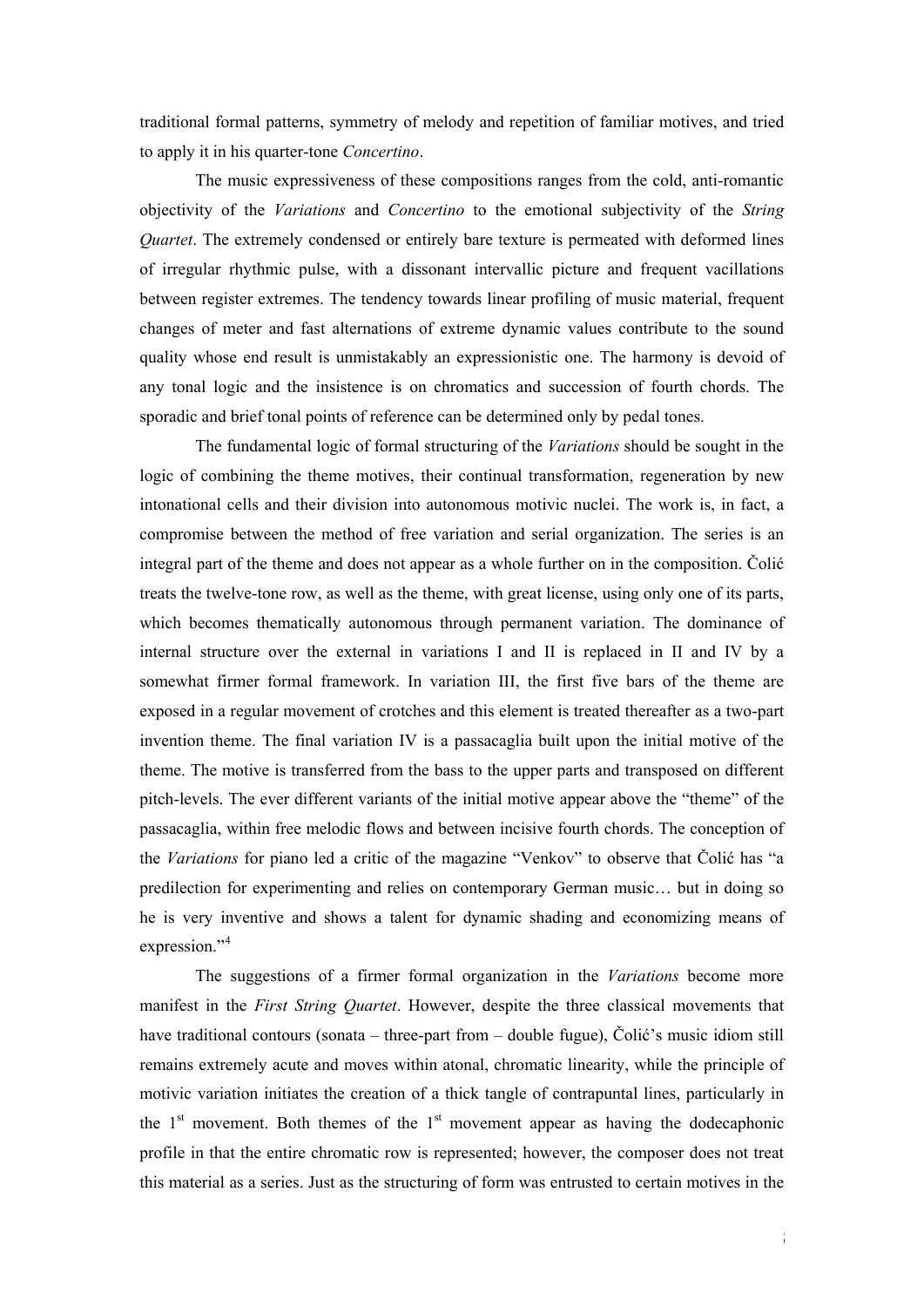variations, here the motivic uncoiling also provides the integrality of polyphonic, imitatively built sections of themes I and II. The slow movement of the three-part contours stands in contrast to the polyphonic, kinetic outer movements. The ternary form is based on thematic and textural similarities between the initial and final sections, while the expressionistic quality is achieved by melodies growing out of lapidary motives, using atonal structures and frequent changes of meter. The final, double four-part fugue is conceived as the pivot of *String Quartet*'s sonata cycle. With regard to type, this is a double fugue with special expositions of themes. The melodic structuring is done in the expressionistic manner – the themes are chromatic (II has the complete twelve-tone row), permeated with sharp intervallic skips. Interestingly, the composer did not use the full potential of the double fugue for motivic development. In that respect, the  $1<sup>st</sup>$  movement is the most interesting and the manner in which its microstructure is built has several points of contact with *Variations*.

 The furthest point in the composer's departure from traditional frames is *Concertino* for quarter-tone piano and string sextet, the first compositions of the piano concerto type in Serbian music. According to Hába, Čolić succeeded in creating "an autonomous and original composition in an athematic style."[5](#page-11-1) *Concertino*, along with several lost works written in the quarter-tone system, resulted from the author's creative encounter with the output of his professor A. Hába and from his interest in the new ways of musical expression. The composition is realized in two movements, with an overlapping between the slow movement and the finale in the second part of the cycle. There are four sections in the fragmentary structure of this movement: Andante ben sostenuto – Allegro – Andante – Allegro.

 The content of *Concertino* does not develop in a tonally fixed space. In addition, the thematic material in the composition is not treated in the traditional sense of the word. Form does exist in the most general terms, as a certain degree of music organization. This formal license leaves the work devoid of clearly profiled thematic complexes, while larger wholes are built by alternating between dynamic and register contrasts, textural contrasts or by sudden rhythmic changes. Besides athematicism, harmonic nonfunctionality, fluctuating and complex metric and an intervallic picture, another characteristic of *Concertino* is "antiromantic objectivity, which is expressed in the slightly dry piano movement, devoid of the usual technical devices (passages, figurations, whole chords)."[6](#page-11-1)

 The analysis of stylistic and compositional-technical characteristics of Dragutin Čolić's Prague works leads us to the conclusion that despite fluctuating between dodecaphonic laws, free organization of music material and traditional forms, the composer was for the most part influenced by Schönberg's way of structuring from the predodecaphonic period. Ćolić's Prague output appears as nonuniform on the level of compositional technique as well as on the level of quality of expression. Under the influence of Schönberg and Hába, between elements of dodecaphony and classical forms, athematicism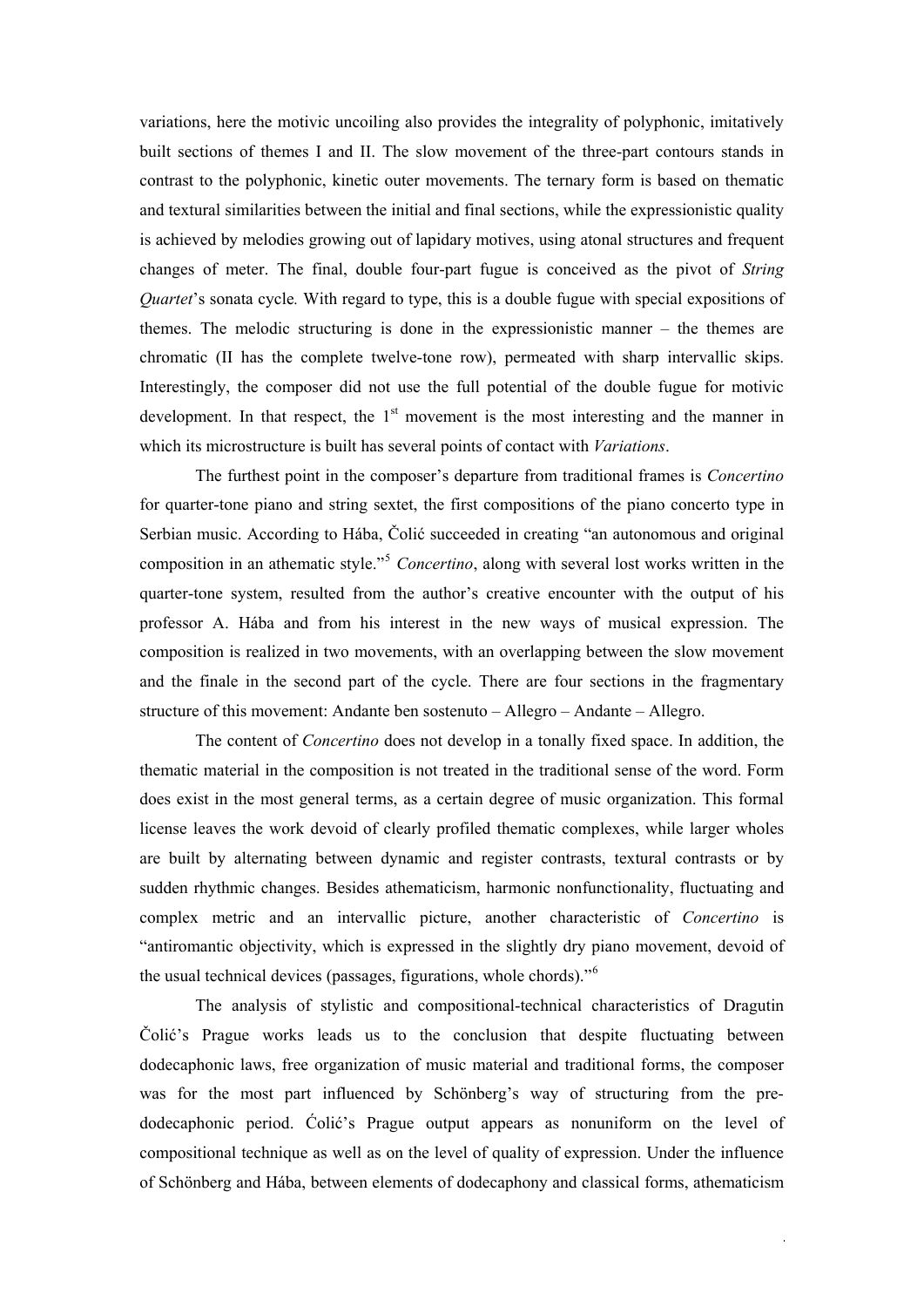and atonality, objectivity and subjectivity, he made his choice and attempted to create an acceptable system. Although this period can be characterized as experimental, its significance for the study of Čolić's creative persona is unquestionable inasmuch as the expressionism from the pre-war period, refracted through artistic maturing, played a significant role in his later output as well (at the beginning of the 1960s) and so made a full stylistic-esthetic circle in the author's work.

### *The period of stylistic changes (1939-1961)*

From his return from studying in Prague until the onset of World War II, Čolić worked as a music critic and journalist. In his music writings, he was very clear about his ideological attitudes and his artistic orientation towards modern music.[7](#page-11-1) Čolić believed that music, like other social phenomena, is entirely dependent on the environment in which it develops. He divided art into progressive and reactionary, depending on whether it fosters positive or negative social forces. He correlated the emergence of atonal and quarter-tone music with the economic and cultural milieu and stressed that it was not legitimate to deny the purpose of their existence. Čolić viewed contemporary music as a logical consequence of the previous historical development of music and, accordingly, he saw the idiom of music avant-garde merely as one of the many stages in the evolution of music art, pointing out that dodecaphonic technique was not a goal in itself, but one of the means to achieve a certain musical expression. His reviews and critiques are "characterized by unpretentiousness and a need to realistically evoke music events, as well as by a certain reservation and objectivity in appraising the music qualities of a work or interpretation, without the romantic zeal or pathos".<sup>[8](#page-11-1)</sup>

Čolić's compositional work was rather neglected in the pre-war and war years. One of the likely reasons was the author's preoccupation with pedagogical and journalistic activity, but the reasons should also be sought in external circumstances, that is, in the turmoil and the reexamination of criteria and attitudes in the then European and even domestic art. It was only natural that a socially involved artist such as Čolić should feel the need to conform to the general artistic situation and meet the demands of the epoch with his music. Besides, after the initial enthusiasm for European avant-garde and the almost complete identification with the most significant exponents of that avant-garde, Colić and other composers of the "Prague group" must have felt the need to find a path of their own. Unfortunately, the pursuit of individual style and unfettered artistic growth were cut short, first by the war and later by the limitations of "radical realism". Most of Čolić's Prague colleagues approached the new treatment of certain parameters of music language (the restoration of the classical form, tempering of athematic turgidity, and softening of atonal acuteness), each with a different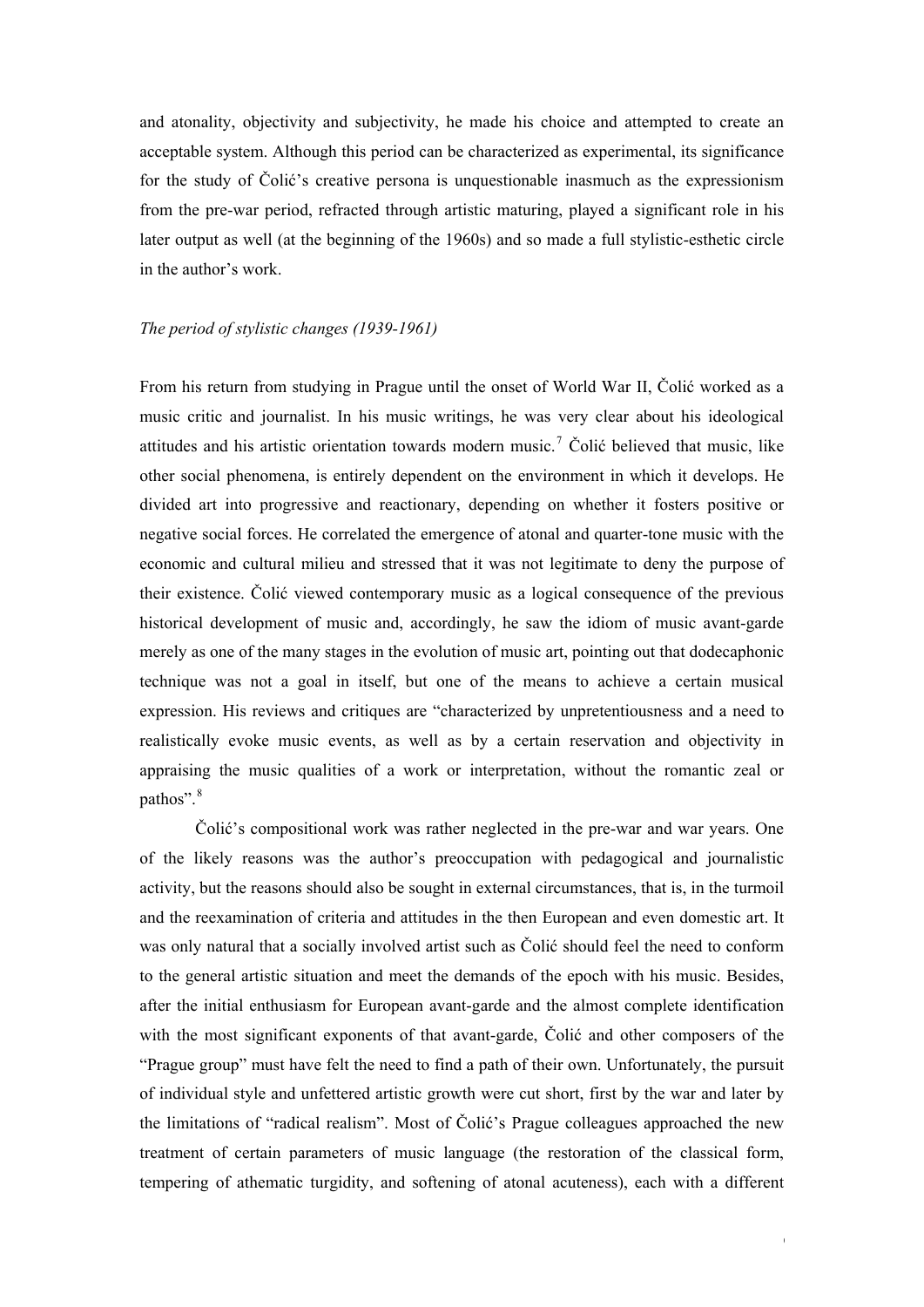motive and in a different way, although a real stylistic turnabout in their creative work did not take place until World War II was over.

 It is not surprising, then, that Čolić's decision to adjust his social and political ideals to his music idiom was preceded by a temporary suspension in the creative field, all the more so as it was necessary to abandon the very modern music language from the time of his Prague studies. *Tri narodne pesme (Three Folk Songs)* for mixed choir (1939) are the starting point of the composer's turnabout in the sense of abandoning radical expressionism. After World War II, Čolić continued to adjust to the prevailing cultural tendencies imposed by "socialist realism". From then until the early 1960s, his music was stylistically closest to the neoromantic, often with folkloric coloring and a social programmatic basis. In terms of genre, he composed vocal, vocal-instrumental, chamber, symphonic, and applied music.<sup>[9](#page-11-1)</sup>

 Dragutin Čolić's compositions from this period stand in marked contrast to his prewar output. The former expressionism gave way to anachronous neoromanticism, with the inevitable folkloric overtone. In terms of artistic achievement, the author's compositions from the 1950s do not stand out among the myriad of average "sociorealistic" works of the then music production. Their only positive influence on Čolić's later work could be found in the experiences that, thanks to them, he gained in the spheres of classical form and tonal harmony.

#### *The mature creative phase (1961-1981)*

Having departed from "sociorealistic" positions and turning once more to expressionism, in 1961 Čolić achieved creative synthesis. However, by comparing the "old" with the "new" expressionism of Dragutin Čolić, we come to realize that it was not a one-track return to his former stylistic point of reference. His mature age, as well as the previous phase, resulted in a crystallization of expressive devices and an eschewing of modernist extremes.<sup>[10](#page-11-1)</sup>

 The symphonic triptych *Preludijum, Fuga, Postludijum (Prelude, Fugue, Postlude)* from 1961 opened a new, last chapter in the output of Dragutin Čolić. The composition is a synthesis of his previous experiences and marks a qualitative leap in relation to his post-war works. On the whole, this piece represents different aspects of expressionistic emotionality, of the ebbs and flows, the contracting and loosening of the emotional tone. Elements of dodecaphony are applied freely and are manifest primarily in the profile of thematic material and in the reflection of this system's polyphonic essence on the autonomy of the voice-parts. The mostly predominant feature is the interweaving of dodecaphonic and freely shaped thematic levels. The athematic turgidity of his student compositions is replaced by relatively solid formal structures of the movements, with a systematic arrangement of the internal material. In the framework of extended tonality, the important elements of Čolić's harmony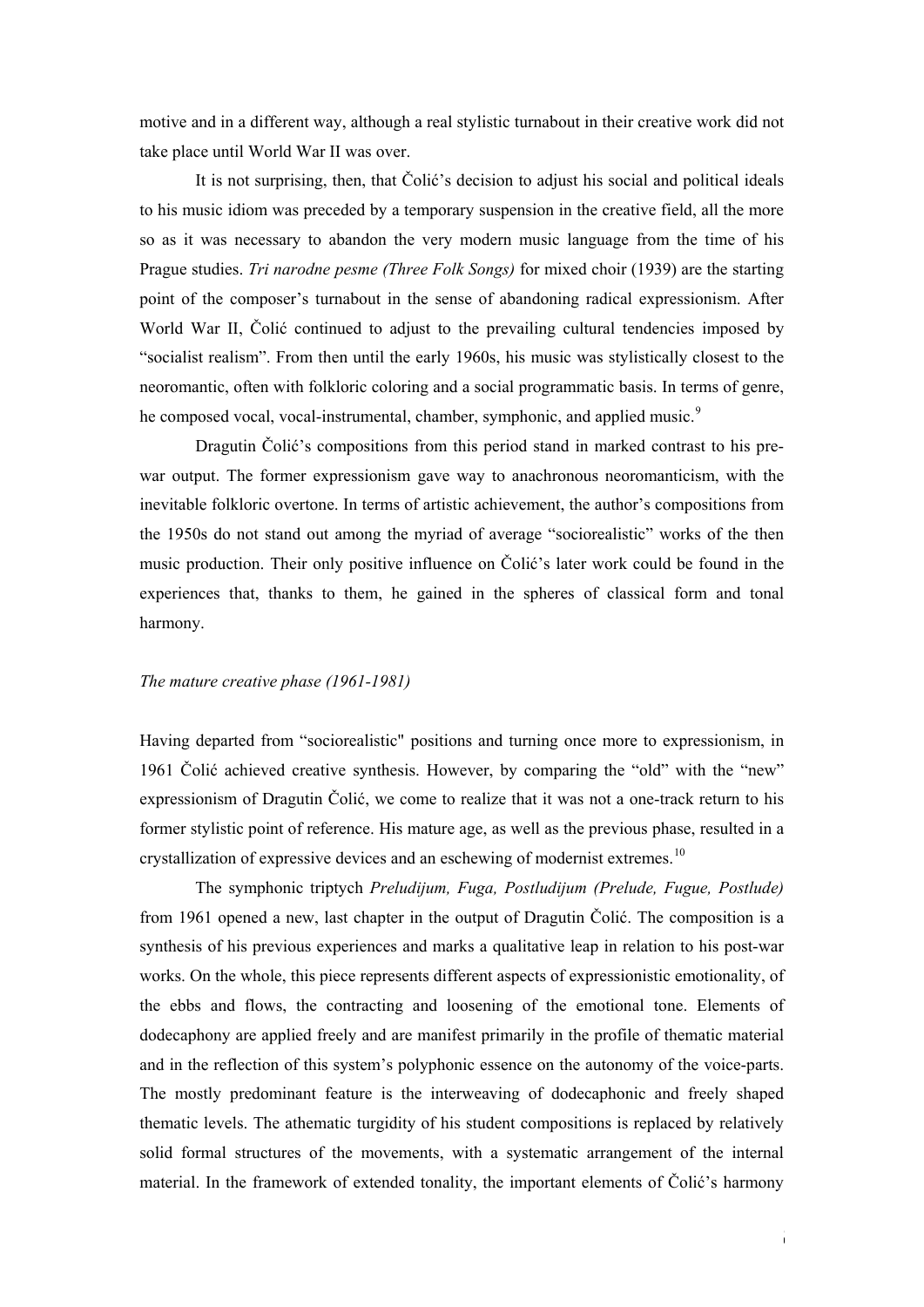include chromatics, bitonality, and sound disharmony of the vertical and atonal planes created by merging autonomous harmonic layers.

 After the symphonic triptych *Preludijum, Fuga, Postludijum*, Čolić composed two song cycles to Stevan Raičković's poetry: *Krug nežnosti (The Circle of Affection)* (1964) for bass and orchestra and *Kamena uspavanka (A Stone Lullaby)* (1965) for mezzo-soprano and piano. The content basis of the cycle *Krug nežnosti* is constituted by two thematic wholes; the first includes songs of a cheerful, serene atmosphere (*Ptica [Bird]* and *Uspavanka za školjku [Lullaby for a Seashell]*). In the other songs we encounter motives of loneliness (*Sam [Alone]*), searching (*Devojka [Girl]*) and uncertainty (*Dok čekaš moj povratak [While You Are Waiting for My Return]*). The composer included three songs in the cycle *Kamena uspavanka*: *Ruke bola (The Hands of Pain)*, *Vrata kraja (The Door to the End)* and *Put u ravnicu (A Path to the Lowlands*). The verses imbued with feelings of resignation, despair and silent protest inspired Čolić to create vocal miniatures whose musical interpretation reveals the sensibility of Raičković's poetry.

 In realizing the content, the composer strove to encompass by his music the poetic thought, to fathom the kernel of the poetic word and explore even further that which can only be imagined. Precisely because of this penetration into the subtext and its latent dramatic expressiveness, Čolić's music is less lyrical in some of the songs from the cycle *Krug nežnosti* than would be expected considering the composition's title. The expressionistic search for essence and avoidance of outside danger cleared the musical content of any illustrative details. Aiming to achieve the utmost harmony between the poetic and music expression, Čolić treats the formal, harmonic and melodic components with great license, he employs certain instrumental colors (vibraphone and celesta in *Uspavanka*), separates the instruments from the orchestra and entrusts them with the interpretation of psychological nuances of the text.

 As for the relationship between voice and orchestra in the cycle *Krug nežnosti*, it should be stressed that these two media are fully equal. The vocal element is an integral part of the orchestral apparatus and its role is to clarify in words what has already been anticipated by the instruments. Accordingly, Čolić allows much of the space for instrumental sections which are entrusted with the musical development. The profile of thematic material, density of tissue and intensity of expression are entirely expressionistic in both cycles. In terms of the quality of expression, vocal lines can be classified into two groups – the first includes recitative, at times almost austere phrases, without a pronounced melodic component, while the second features ariose lines with a strong dramatic charge and the characteristics of expressionistic vocal style, abundant in major skips, dissonant intrevallics and changeable rhythmic figures. The cycle *Kamena uspavanka* affirms the somewhat reserved expressionistic emotionality, devoid of overly loud accents. In terms of compositional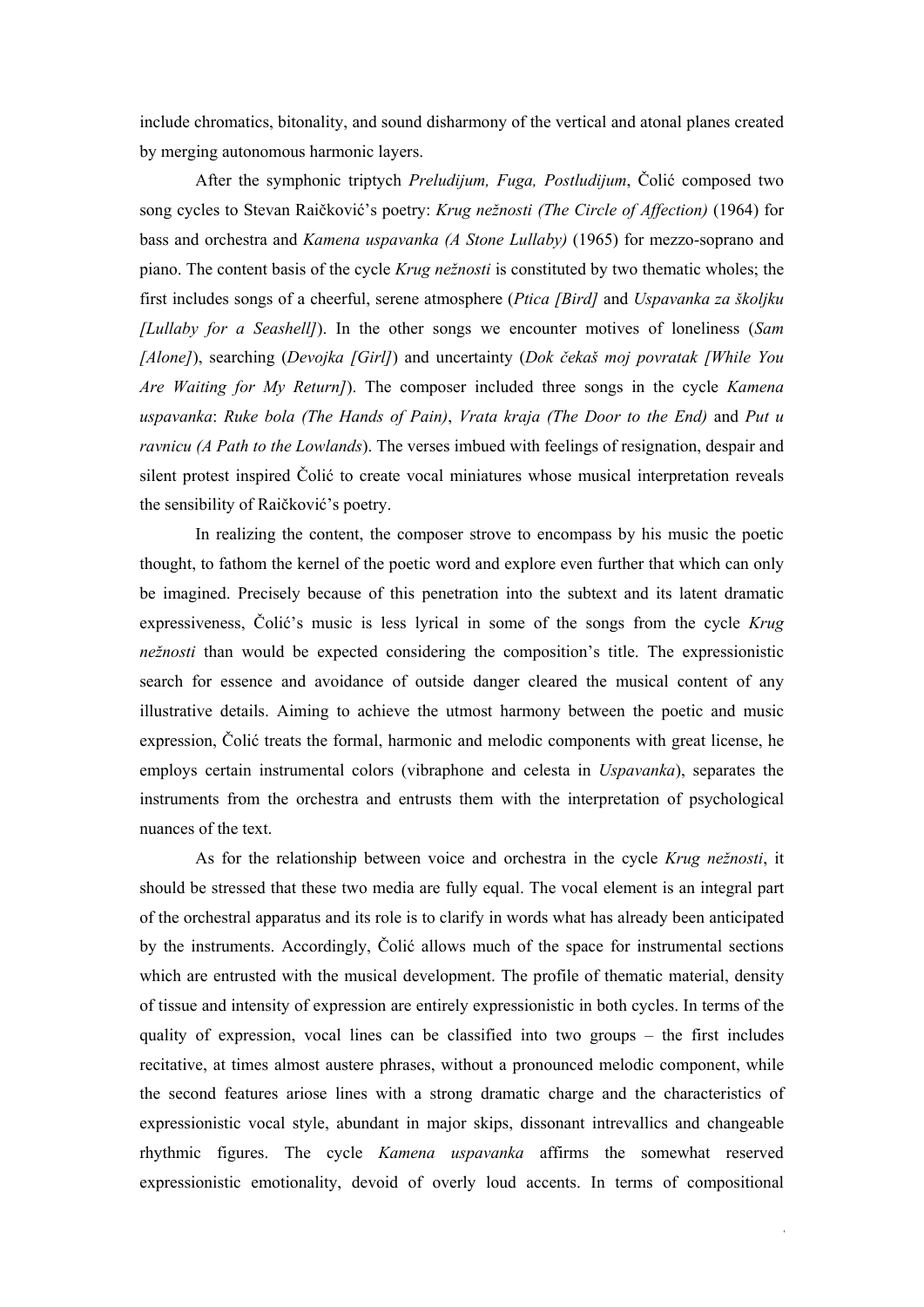technique, the most apparent difference between *Krug nežnosti* and *Kamena uspavanka* is the absence of dodecaphony in the latter cycle.<sup>[11](#page-11-1)</sup>

 It is from *Treći gudački kvartet (The Third String Quartet)* (1973) that a new line began to develop in Čolić's expressionistic output, a line that deviated, to some extent, from the clearly established stylistic postulates of his works from the 1960s. This was a less emotional and less dynamic expressionism, a different musical expressiveness, which did not feature sudden abrupt dramatic turns or sound explosiveness. Although Čolić's music was, on the whole, still within a framework defined by the stylistic premises of expressionism, the outlines of objectivistic expressionism replaced, to a greater or lesser extent, the utmost subjectivization and the former acuteness and emotionality. The attenuation and streamlining of the music language is certainly most evident in the chamber genre, that is, in the aforementioned *Third String Quartet* and *Wind Quintet* from 1977, which were the most suited for experiments of this kind because of their media predisposition. However, it will be seen that the author's symphonic music of the 1970s and 1980s was also of a weaker expressionistic intensity compared to the works of the same genre from the beginning of the neoexpressionistic phase.

Čolić's classical architectonics, which were not characterized by formal intricacies in this period to begin with, now became even more concise. In the three relatively short movements of the *Third String Quartet*, the focus is on what is essential. Excessive repetition, variation and elaborate motivic development are omitted. The expositional principle is superior to the developmental. The content is compact, without any significant differences in emotional quality, which contributes to the creation of simple expressiveness and natural music progression. Reduction is also applied to the use of dodecaphony. Elements of seriality are incorporated only in the material of the  $2<sup>nd</sup>$  movement, while the content of the outer movements is freely organized. On the other hand, the musical tissue of the one-movement *String Quartet* is the result of designed, rational organization. The dodecaphonic network is composed of three different series. Although its outer architectonics corresponds to a sonata form (with a recapitulation in which the secondary theme is exposed before the main theme), the internal content does not progress according to the principles of sonata dramaturgy. The main thematic factors have a sufficient degree of distinction, but the insistence in the composition is not on pointing out content and emotional contrasts. The sharpening of the intervallic and rhythmic picture is for the most part omitted in the profile of the thematic material of the *Third String Quartet*. Besides the slightly tenser expression in the 2nd movement, breaks and irregular rhythmic pulsations are eschewed in forming melodic phrases. The shaping of lines remains completely free, although it is evident that their progression has become more focused. All the instruments of the chamber ensemble are equally treated in the presentation of thematic material. Except for a slightly greater degree of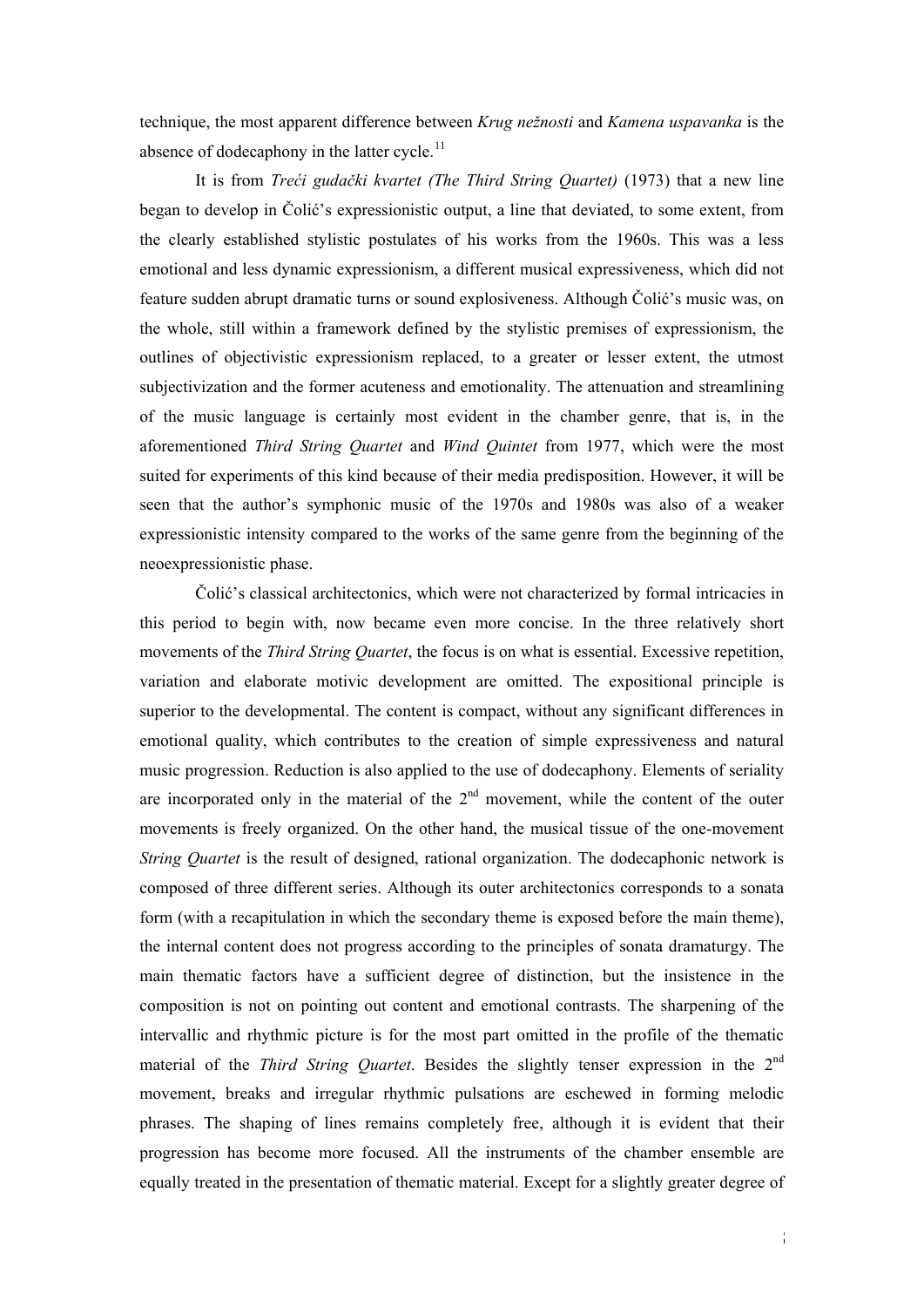linearity in the II movement of the *Third String Quartet*, the form is devoid of dense polyphonic interweaves.

 What *Third String Quartet* and *Wind Quintet* retain in the expressionistic space is the harmonic idiom, which does not move within the sphere of tonal relations. It is safe to say that Čolić's harmony became even freer. Unlike his previous compositions, where tonal relationships and even tonal unity were being established (by having the same centre at the beginning and the end), these tonal plateaus are now deconstructed by chromatics, nonfunctional chordal shifts and free chord progression. The merging of all these elements results in a dissonant, harsh sonority, which in most cases does not create tonal associations.

Čolić's two symphonies from his post-war output were created over a span of ten years: *Simfonija in Sol (Symphony in Sol)* was composed in 1968 and *Simfonija za gudače i udaraljke (Symphony for strings and percussion)* in 1978. In the preface to the threemovement *Symphony in Sol*, the composer expounds on the programmatic basis and compositional-technical characteristics of the work.<sup>[12](#page-11-1)</sup> The formal framework of the  $1<sup>st</sup>$ movement is a sonata form, a slow movement with the atmosphere of a funeral march, whose structure is freely built on several contrasting phases, while the  $3<sup>rd</sup>$  movement is a rondo. All the movements are built on a serial basis. *Symphony for strings and percussion*, besides an unusual combination of instruments, has nothing innovative to offer in terms of style and compositional technique. The number of movements in a symphonic cycle that is typical of Čolić is applied here, as well as the following: the  $1<sup>st</sup>$  movement is a sonata form with a recapitulation where the secondary theme is exposed before the main theme, the 2<sup>nd</sup> movement is a complex ternary form, and the  $3<sup>rd</sup>$  movement is a combination of the sonata form and rondo-sonata. All of the above formal models are realized in a combination of dodecaphony and freely organized material. Strings have a more prominent role than percussion, which is why the entire *Symphony* is somewhat chamber in character.

 The end of Dragutin Čolić's creative path is marked by *Koncert za violončelo i klavir (Concerto for violoncello and piano)* which, besides the pre-war *Concertino* for quarter-tone piano and string sextet, is the only concertante work in his output. The *Concerto* continues the same expressionistic line that includes the *Third String Quartet*, *Wind Quintet,* and *Symphony for strings and percussion*. Čolić freed the symphonic body from the dramatic conflicts of contradictions and turned to contrasts. In the condensed forms of the movements, which are devoid of development processes, contrasting thoughts and situations are broken down with precision, while the music content at times loses its expressionistic features and transforms into direct expressiveness, in which there is no tense atmosphere, agitation and pathetic accents. The orchestration is functional, without the mixing of orchestral colors, and is often reduced to the chamber number of parts. The expressionistic elements are most evident in the presence of dodecaphony and the harmonic idiom that is not subjected to the laws of tonality.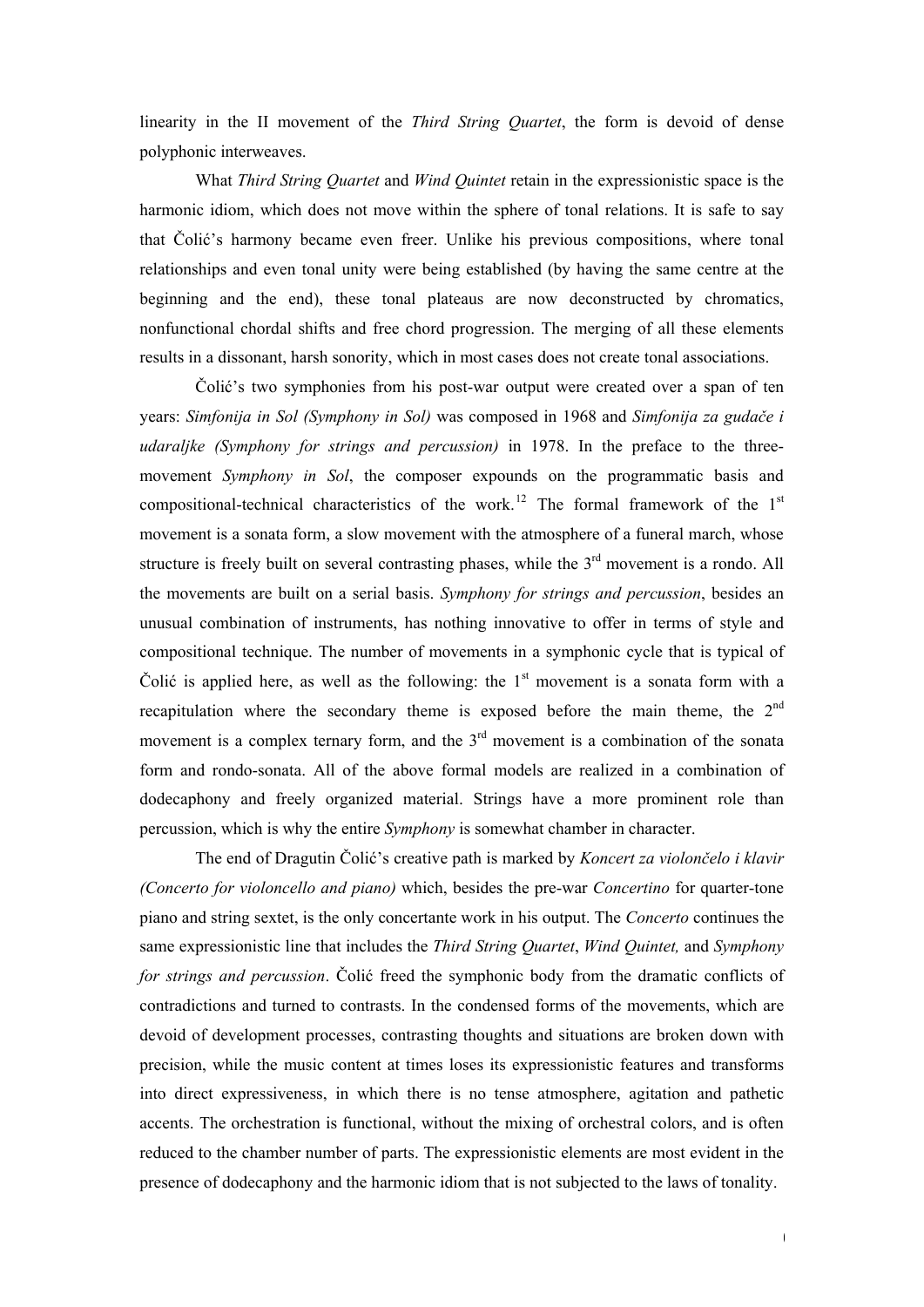*Concerto for violoncello and orchestra* is, in a sense, a synthesis of all the important features of Čolić's expressionism, that is, of his artistic temperament and sensibility. By this synthesis we mean, first and foremost, his serious, dramatic expressionism and the line leading from the symphonic triptych *Preludijum, Fuga, Postludijum* to some of the songs from the cycle *Krug nežnosti* and the 1<sup>st</sup> movement of *Symphony in Sol* to the 1<sup>st</sup> movement of the *Concerto*. Also, the latent dramaturgy of the 2<sup>nd</sup> movement of *Notturno*, which can be compared to the emotional quality of *Kamena uspavanka* and the atmosphere of *Symphony in Sol*'s slow movement; the neoclassical color of some of the episodes from the same composition shine in full splendor in the cheerful, grotesquely playful finale of the *Concerto for violoncello*.

 Analyzing the compositional output of Dragutin Čolić, we come to the conclusion that it was for the most part marked by the aesthetic and expressive elements of expressionism. His music develops within the frames of two expressive spheres of this movement. On the one hand there is hyperemotional, dynamic expressionism, saturated with dense symphonic texture and the massive sound of the orchestra, and on the other, muted expressionistic emotionality, which surfaces only sporadically. Somewhere in the middle of Čolić's mature creative phase we observe a certain toning down of the music language, a tempering of expressionistic emotions and a turning to a more objective expression.

 The stylistic trajectory that Dragutin Čolić pursued in his evolution was typical not only of the majority of composers of the "Prague group", but also of an entire epoch of our music. In his expressionistic production, primarily the post-war output, there are unmistakably significant works, as confirmed by the positive reviews they received after their premiere.<sup>[13](#page-11-1)</sup> Moreover, Čolić's work on the whole undoubtedly offers an interesting historical picture of the intertwining favorable and adverse social developments that marked an important period of Serbian music.

Translated by Dušan Zabrdac

-

<sup>&</sup>lt;sup>1</sup> Truda Reich, *Susreti sa suvremenim kompozitorima Jugosalvije*, Zagreb, Školska knjiga, 1972, 57.<br><sup>2</sup> Peograd Universitet umotnosti, 1976.

Beograd, Univerzitet umetnosti, 1976.

<sup>3</sup> Alois Haba, Mladi jugoslovenski kompozitori i četvrttonska muzika, *Zvuk*, 1932/33, *2*, 81. 4

Cf. Marija Bergamo, *Elementi ekspresionističke orijentacije u srpskoj muzici do 1945. godine*, Beograd, SANU, 1980, 114.

<sup>5</sup> Alois Haba, op. cit., 82.

<sup>6</sup> Vlastimir Peričić, *Muzički stvaraoci u Srbiji*, Beograd, Prosveta, 1969, 88-89. 7

In this respect, the following articles by Čolić are significant: Moderna muzika i društvo, *Muzički glasnik*, 1933, *7-8*, 205-206; Izražajni materijal muzike i njeno delovanje, *Zvuk*, 1933, *6*, 207-214; Od Baha do Hindemita, *Srpski književni glasnik*, 1937, *52/2*, 124-130. 8

Roksanda Pejović, *Muzička kritika i esejistika u Beogradu (1919-1941)*, Beograd, FMU, 252. 9

<sup>&</sup>lt;sup>9</sup> In this period, Čolić composed the symphonic poems *Uskršnja zvona (Easter Bells)* (1947) and *Nikoletina Bursać* (1959), cantata *Patroldžije (Patrol Officers)* (1948), *Dest sandžačkih narodnih pesama (Ten Folk Songs from Sandžak)* for voice and orchestra (1949), *Deset partizanskih pesama*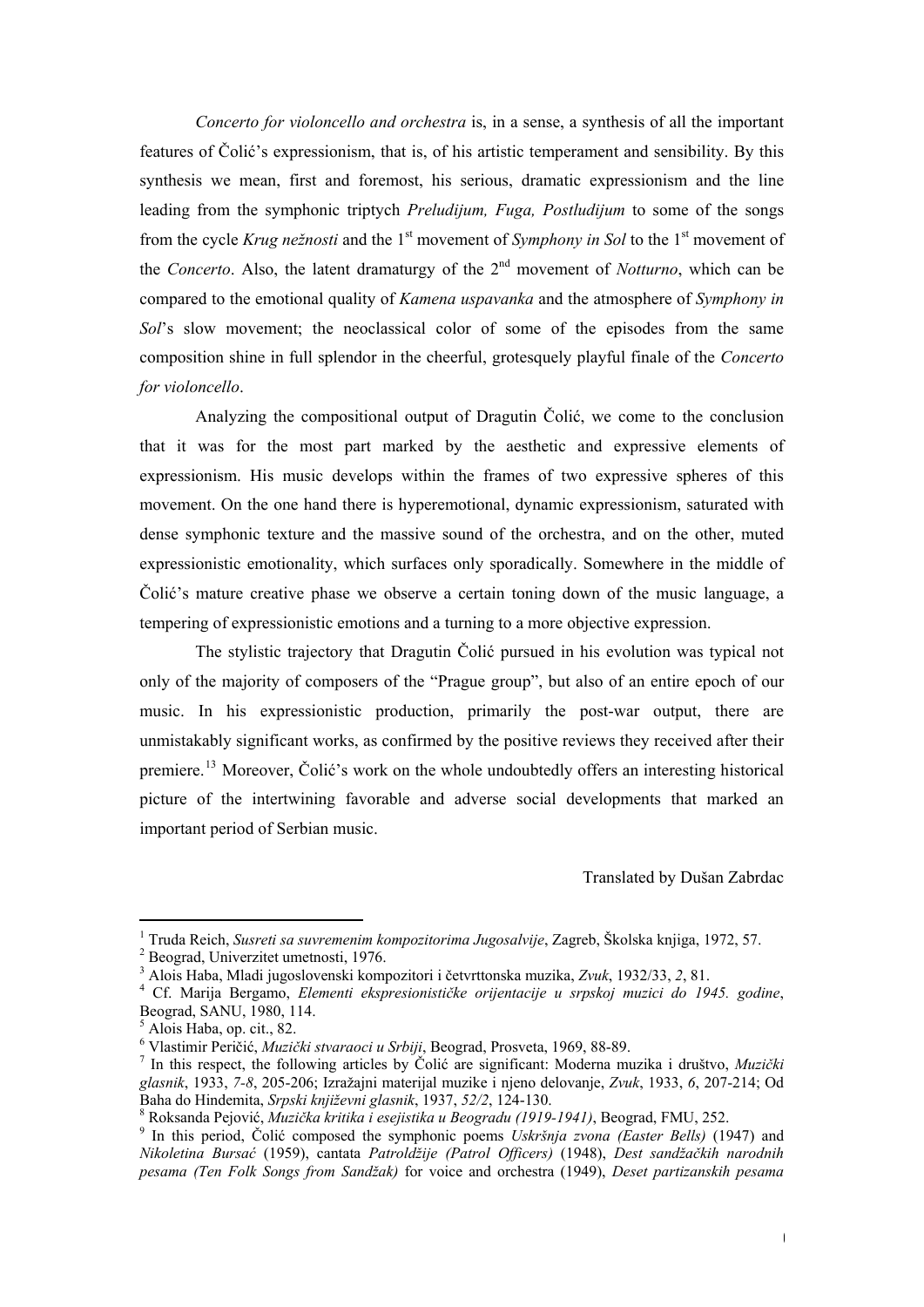*(Ten Partisan Songs)* for mixed choir (1944), music for the films *Pionir i devojka (A Pioneer and a Girl)* (1949), *Njena lutka Crvenkapa (Her Little Red Riding Doll)* (1951), *Ciganka (Gypsy Woman)* (1953) and *Zemlja ustanka (The Land of Revolution)* (1954), music for the play *U cara Trojana kozje* 

-

*uši (Emperor Trajan's Goat's Ears)* (1957) and Drugi gudački kvartet (Second String Quartet) (1959).<br><sup>10</sup> The author himself discusses this in the introductory notes to his *Symphony in Sol*: "I think it is absurd to simply deny and renounce the elements of cultural heritage only to achieve originality. In principle, I am not against even the most daring contemporary sound effects unless they are a goal in itself, unless they are pushed, because of their conspicuousness, into the foreground, thereby suppressing the content, which is the essence of a work." Dragutin Čolić, *Symphony in Sol* (preface), Beograd, 1968, autograph.

11 Besides *Uspavanka za školjku*, all the other songs from the cycle *Krug nežnosti* are permeated, to a greater or lesser extent, by dodecaphonic elements. As for their realization in the thematic tissue, sometimes a differentiation is made between the voice and the orchestra, that is, the material of instrumental parts is serially structured, while the voice part remains independent of the dodecaphonic setting, or alternatively, two series are used, one attached to the orchestra, the other to the voice part. Other than that, seriality is quite common. In serial work, we can observe the presence of only one, retrograde variant. The only interesting procedure (segment dodecaphony) can be found in the song *Devojka (Girl)*: the twelve-tone row is divided into 4 fragments, each having 3 tones and these fragments are then freely combined.

<sup>12</sup> "With respect to the content of Symphony in Sol, I would say that in the 1<sup>st</sup> and  $3<sup>rd</sup>$  movements it is emotional and stems from the dramatics, defiance, conflict, and lyricism that characterize the dynamics of our contemporary reality. The 2<sup>nd</sup>, slow movement, although not programmatically conceived, is perhaps, in a sense, more concrete because it is inspired by the atmosphere of a summer afternoon at the burial ground of the peasants shot by Fascists in Popovo Polje in Herzegovina. The emotional content is the basis from which the work develops, while the technique of musical expression is conditioned and determined by that content. Hence I use the serial technique, both linearly and vertically, only inasmuch as it gives me the possibility to achieve an intensity of expression and a formal balance of a work."

<sup>13</sup> B, M. D., *Preludijum, Fuga, Postludijum*. Novo delo Dragutina Čolića, "Politika", October 8<sup>th</sup> 1962, 7; Mihajlo Vukdragović, Kamena uspavanka, *Politika Ekspres*, November 25th 1977; Mihajlo Vukdragović, Primer za ugled, *Politika ekspres*, March 2nd 1978; Enriko Josif, Koncert Beogradskog duvačkog kvinteta, *Politika*, March 6<sup>th</sup> 1978.



Program of concert held in Prague in 1932 on which *Ondříčkovo kvarteto* performed the *First String Quartet* by D. Čolić